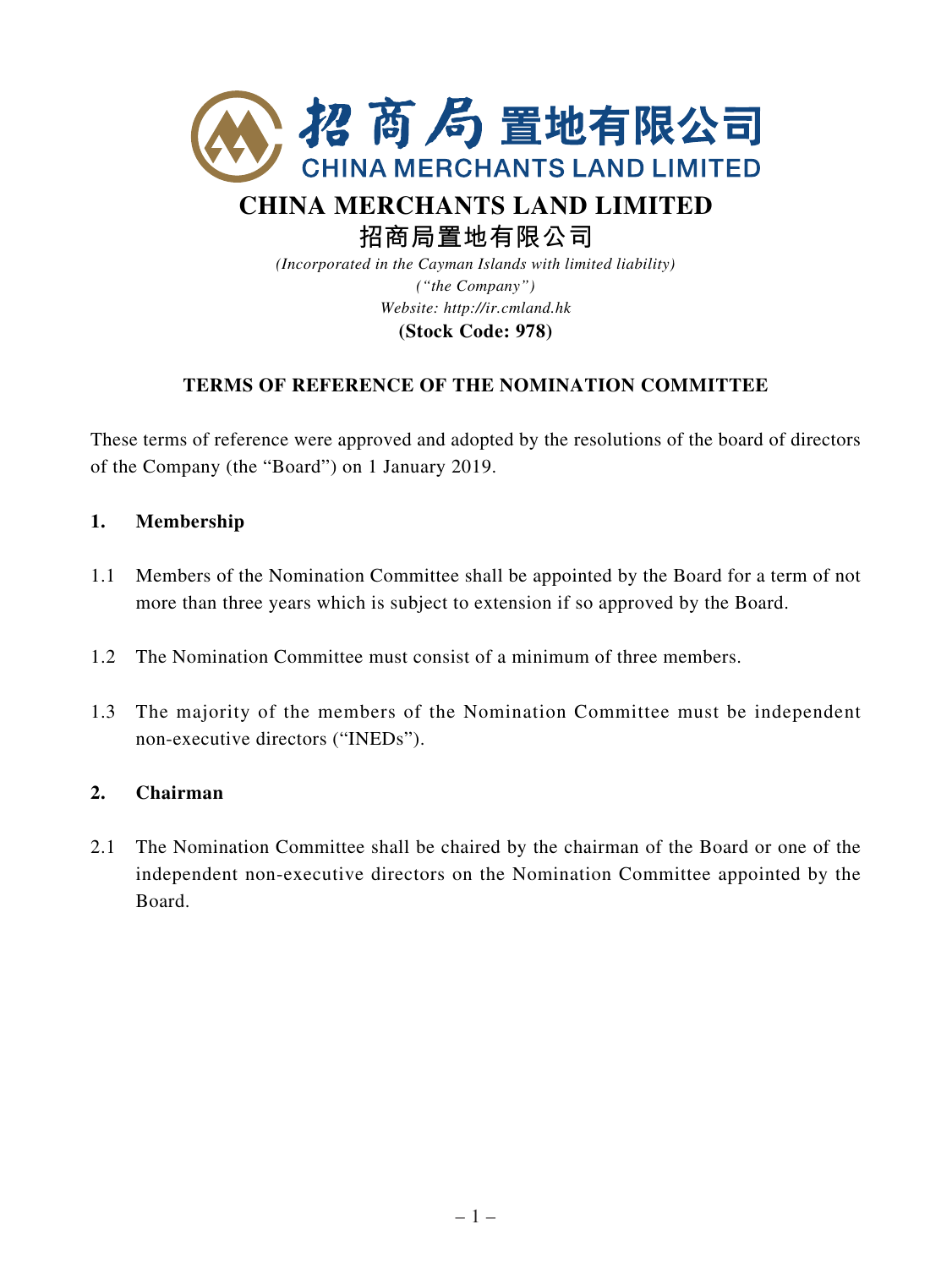# **3. Secretary**

- 3.1 The company secretary of the Company shall be the secretary of the Nomination Committee.
- 3.2 In the absence of the secretary of the Nomination Committee, the members present at the meeting of the Nomination Committee shall elect another person as secretary.

## **4. Quorum**

- 4.1 The quorum for meetings of the Nomination Committee shall be any two members.
- 4.2 A duly convened meeting of the Nomination Committee at which a quorum is present at the time when the meeting proceeds to business and continues to be present until the conclusion of the meeting, shall be competent to exercise all or any of the authorities, powers and discretions vested in or exercisable by the Nomination Committee.

# **5. Frequency of meetings**

- 5.1 The Nomination Committee shall hold at least one regular meeting in a year to review and discuss the structure, size and diversity (including but not limited to gender, age, cultural and educational background, experience (professional or otherwise), skills, knowledge and length of service) of the Board and to review the board diversity policy and policy for the nomination of the directors of the Company (the "Directors").
- 5.2 Additional meetings of the Nomination Committee shall be held as and when required.

### **6. Attendance at meetings**

- 6.1 Members of the Nomination Committee may attend meetings of the Nomination Committee either in person or through other electronic means of communication.
- 6.2 The secretary of the Nomination Committee (or his/her delegate) shall attend all meetings of the Nomination Committee to ensure proper policy and procedures are followed and to take minutes.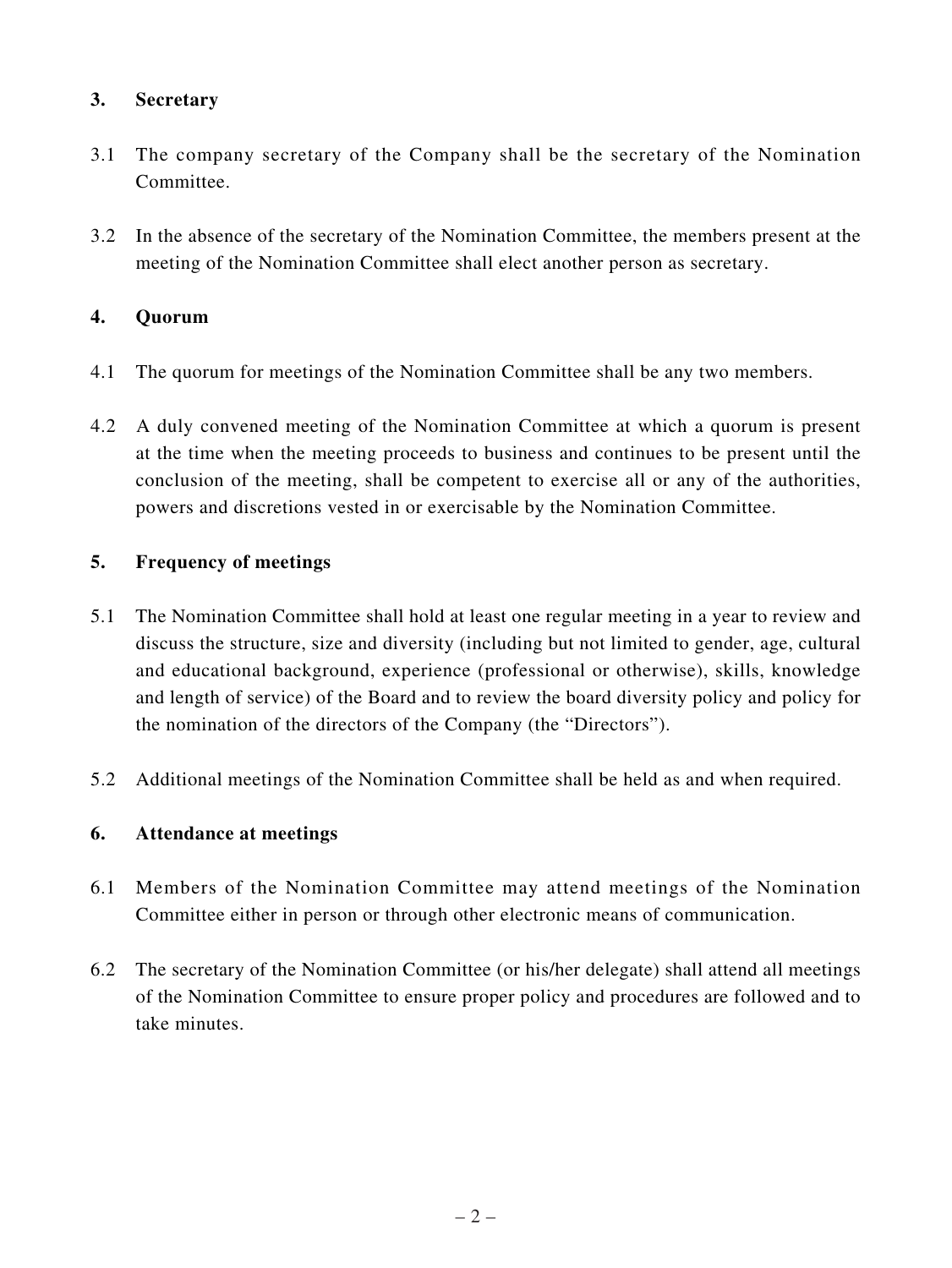# **7. Notice of meetings**

- 7.1 A meeting of the Nomination Committee may be convened by any of its members, or by the secretary of the Nomination Committee at the request of any of its members.
- 7.2 Unless otherwise agreed by all the members of the Nomination Committee, notice of at least 14 days shall be given of a regular meeting of the Nomination Committee, and such notice shall be sent to each member of the Nomination Committee, and to any other person invited to attend. For all other meetings of the Nomination Committee, reasonable notice shall be given.
- 7.3 In respect of regular Nomination Committee meetings, and so far as practicable in all other cases, an agenda and accompanying supporting papers shall be sent to all members of the Nomination Committee and to other attendees as appropriate at least 3 days before the date of the meeting (or such other period as agreed).
- 7.4 Any member of the Nomination Committee shall be entitled, by reasonable notice to the secretary of the Nomination Committee, to include other matters relevant to the functions of the Nomination Committee in the agenda of an Nomination Committee meeting.

### **8. Minutes of meetings**

- 8.1 The secretary of the Nomination Committee (or his/her delegate) in attendance at the meetings of the Nomination Committee shall minute in sufficient detail the matters considered and decisions reached at such meetings. The minutes shall also include any concerns raised by any member of the Nomination Committee and/or dissenting views expressed.
- 8.2 The secretary shall ascertain, at the beginning of each meeting, the existence of any conflicts of interest and minute them accordingly. The relevant member of the Nomination Committee shall not be counted towards the quorum and he must abstain from voting on any resolution of the Nomination Committee in which he or any of his associates has a material interest, unless the exceptions set out in note 1 to Appendix 3 of the Listing Rules apply.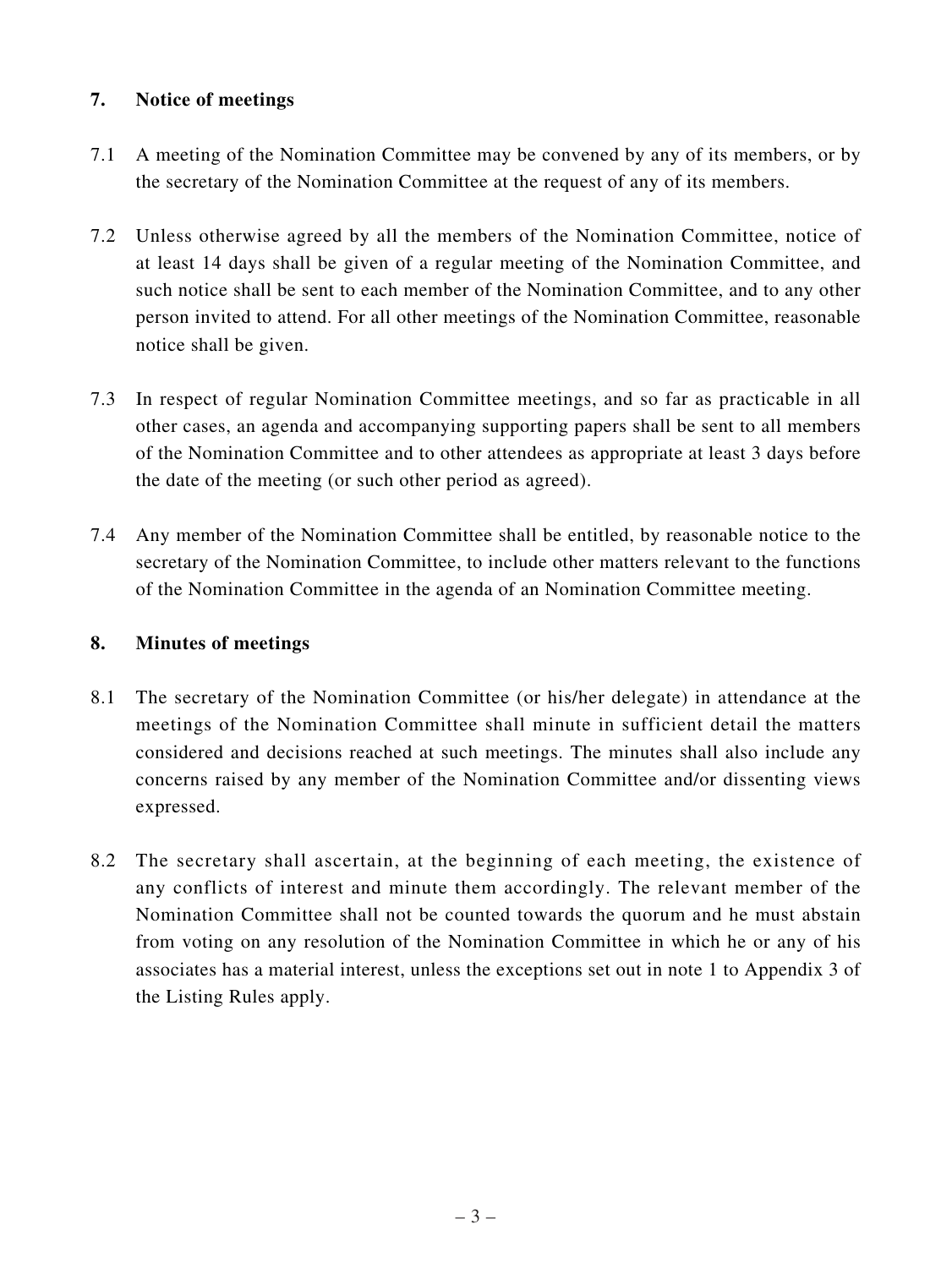- 8.3 Draft and final versions of minutes of Nomination Committee meetings shall be sent to all Nomination Committee members for their comment and records respectively, in both cases within a reasonable time after the meeting. Once the minutes are signed, the secretary shall circulate the minutes and reports of the Nomination Committee to all members of the Board.
- 8.4 Minutes of the Nomination Committee shall be kept by the secretary of the Nomination Committee and shall be available for inspection by any member of the Nomination Committee or the Board at any reasonable time on reasonable notice.

### **9. Annual general meeting**

9.1 The chairman of the Nomination Committee or in his absence, another member of the Nomination Committee or failing this, his duly appointed delegate, shall attend the Annual General Meeting of the Company and be prepared to answer questions at the Annual General Meeting on the Nomination Committee's activities and their responsibilities.

# **10. Other regulations governing the meetings and proceedings of the Nomination Committee**

10.1 Unless otherwise specified above, the provisions contained in the Company's Articles of Association for regulating meetings and proceedings of directors shall apply to the meetings and proceedings of the Nomination Committee.

# **11. Duties**

The duties of the Nomination Committee are as follows:–

- (a) to review the structure, size and diversity (including but not limited to gender, age, cultural and educational background, experience (professional or otherwise), skills, knowledge and length of service) of the Board at least annually and make recommendations on any proposed changes to the Board to complement the Company's corporate strategy;
- (b) to identify individuals suitably qualified to become Board members and select or make recommendations to the Board on the selection of individuals nominated for directorships;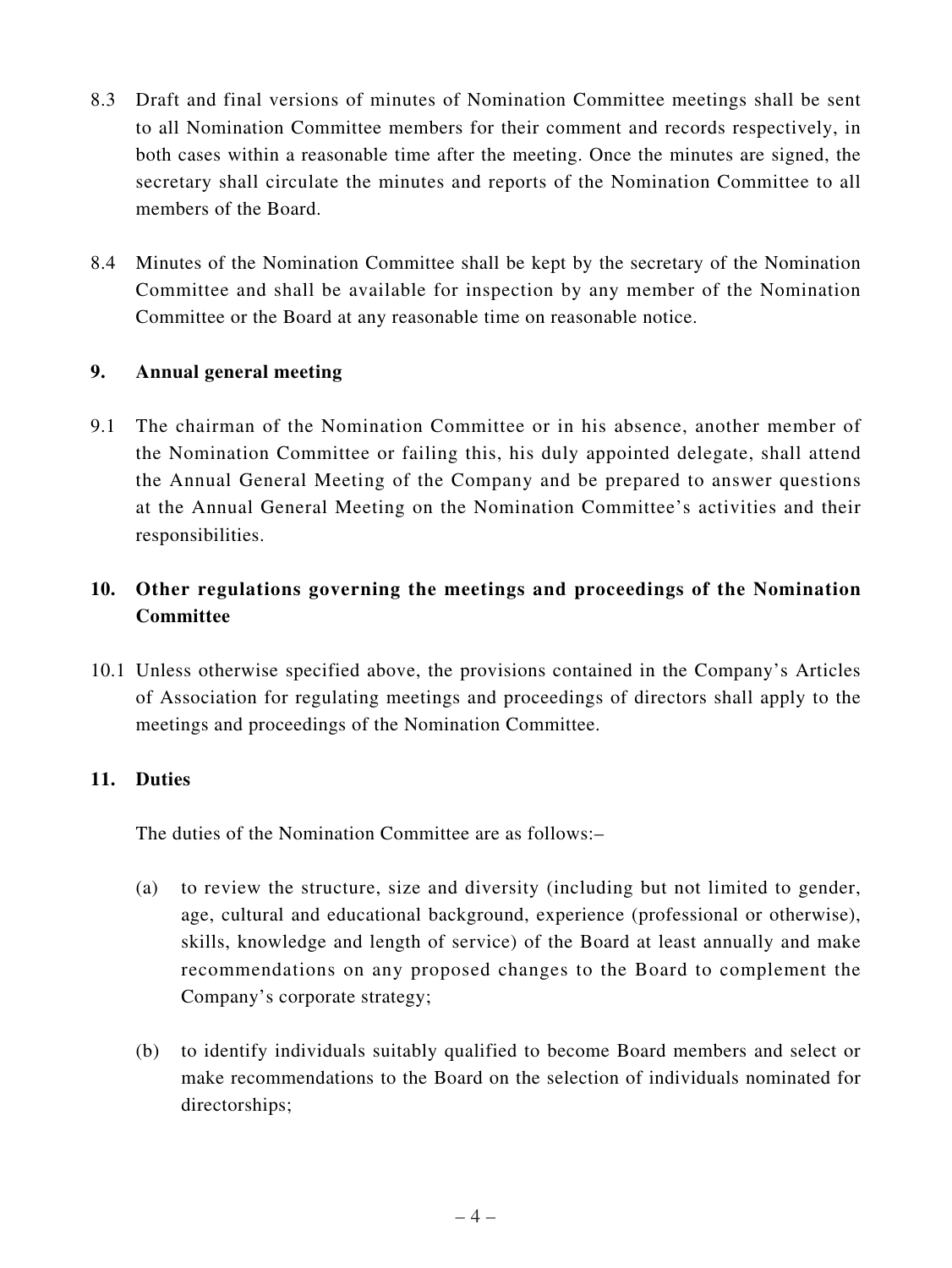- (c) to assess the independence of independent non-executive directors;
- (d) to make recommendations to the Board on the appointment or re-appointment of Directors and succession planning for Directors, in particular the Chairman and the Chief Executive Officer;
- (e) to review the board diversity policy and to monitor the progress on achieving the measurable objectives for the implementation of the board diversity policy; and
- (f) to develop and maintain a policy for the nomination of the Directors which includes the nomination procedures and the process and criteria adopted by the Nomination Committee to select and recommend candidates for directorship during the year, and to review the nomination policy.

### **12. Reporting responsibilities**

- 12.1 The Nomination Committee shall report back to the Board on their decisions or recommendations, unless there are legal or regulatory restrictions on their ability to do so (such as a restriction on disclosure due to regulatory requirements).
- 12.2 The Nomination Committee shall provide to the Board all the information on the board diversity policy and the policy for the nomination of the Directors to enable the Company to prepare the Corporate Governance Report in its annual report.

### **13. Authority and others**

- 13.1 The Nomination Committee shall have access to professional advice if considered necessary.
- 13.2 The Nomination Committee shall be provided with sufficient resources to discharge its duties.
- 13.3 All members of the Nomination Committee shall have access to the advice and services of the secretary of the Nomination Committee with a view to ensuring that procedures of the Nomination Committee and all applicable rules and regulations are followed.